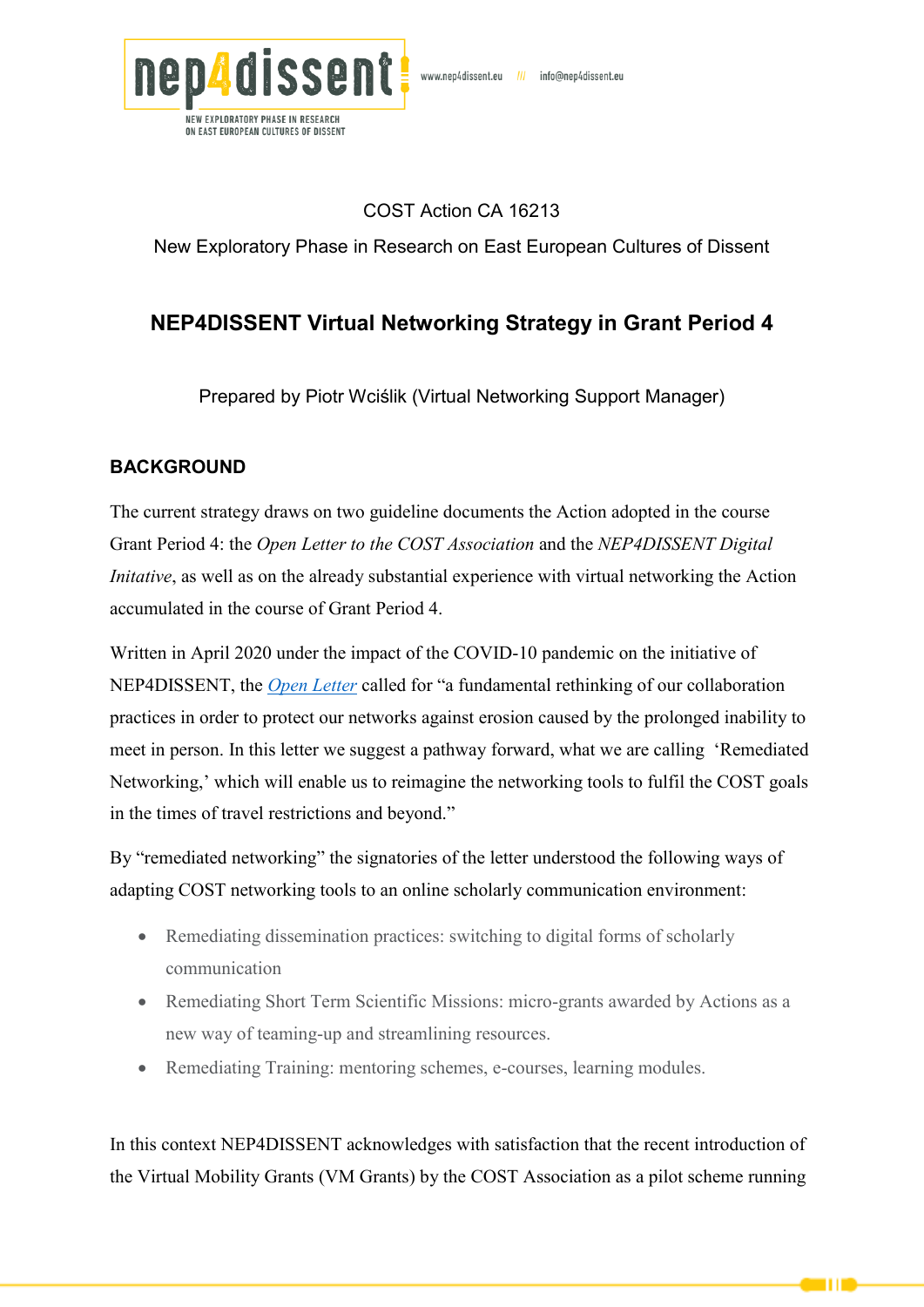

from April 2021 until the end of Grant Period 4, covers most of the modalities "remediated networking" postulated in the *Open Letter*.

Launched before the introduction of the pilot scheme in February 2021 *NEP4DISSENT Digital Initiative* aimed to set up an internal framework for digital networking, by making the activities and achievements more visible online, to improve communication between members, and to build better outreach to the larger public. It call upon the Action members to:

- Report on the activities, showcase new work, inspire discussion, and share relevant news through the Action website
- Produce original audiovisual content and use NEP4DISSENT YouTube channel to disseminate it

Finally, this strategy builds on an extensive pool of experience with virtual networking in Grant Period 4, during which the VNS Manager worked closely with the Action Participants, the CG and the COST Officers to support the Action MC in developing a work plan, that remediated the Working Groups Implementation Plans in a virtual environment. To date, working towards achieving the Action objectives and deliverables have included the following activities:

- Online Workshop *Solving the Shoebox Syndrome: "Digital" Oral History Content Management* (12 June 2020), supporting research coordination objective 4 and capacity building objectives 3,5 (see annex for details). Deliverable: training.
- Online workshop *Cultrures of Surveillance (*23 October 2020), supporting research coordination objectives 1-2 and capacity building objectives 1 and 5. Deliverable: online recording
- Online workshop *Digital Storytelling as a new form of conveying information* (26 November 2020) supporting research coordination objective 4 and capacity building objectives 3,5. Deliverable: training, video recording
- Online workshop *Thinking Left Dissent* (15 January 2021) supporting research coordination objectives 1-2 and capacity building objectives 1 and 5. Deliverable: online recording
- Online Training School *Cultures of Dissent Cultures of Dissent in Eastern Europe (1945-1989). Research Approaches in the Digital Humanities* (18-22 January 2021),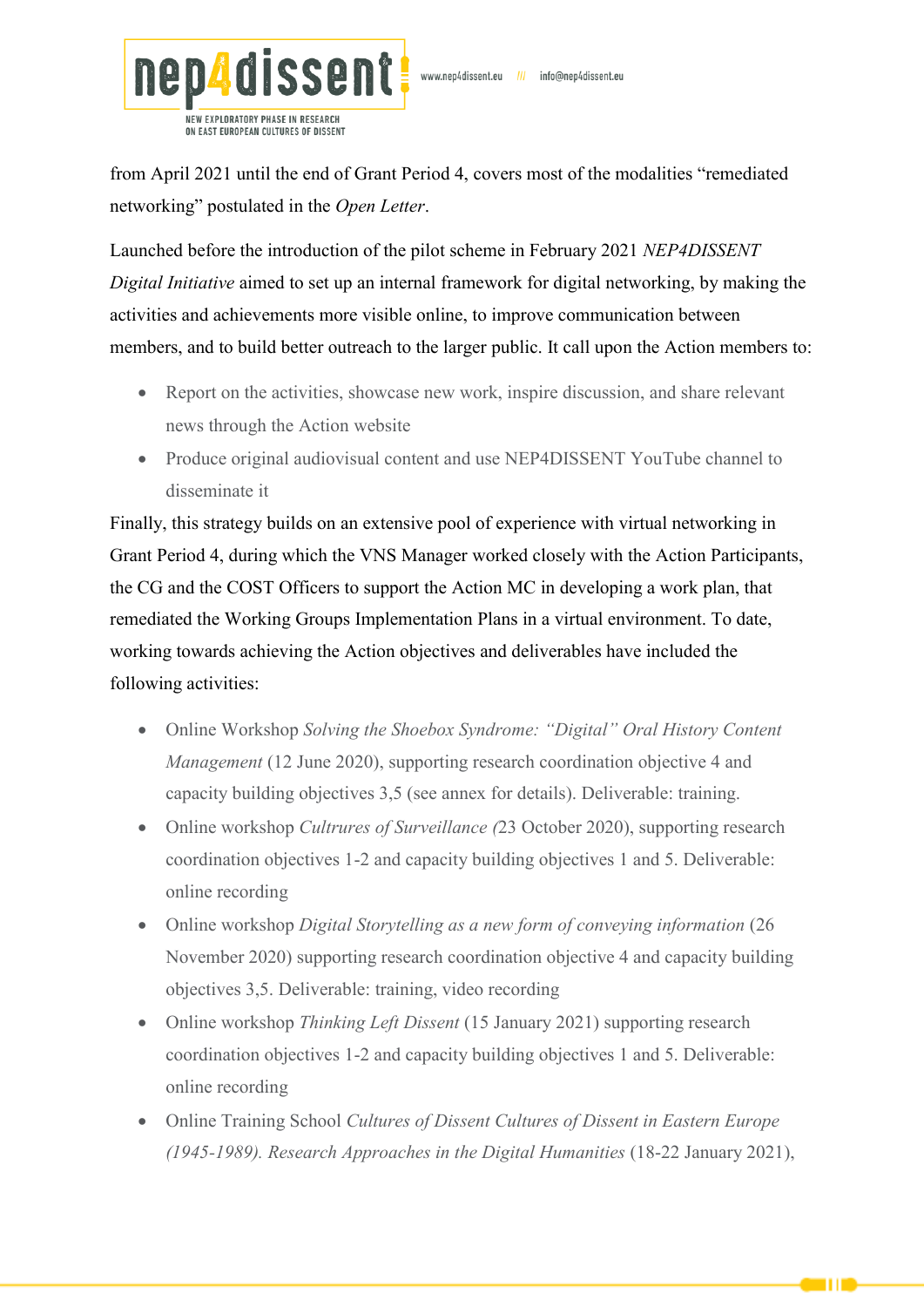

ON EAST EUROPEAN CULTURES OF DISSENT

supporting capacity building objectives 1-5 and research coordination objectives 3,5. Deliverable: training, educational materials

- Series of online workshops (May, October 2020, April 2021) in preparation of the publication project *Creative Dissent* by WG3: supporting research coordination objectives 1-2 and capacity building objectives 1 and 5. Deliverable: drafts of publication papers
- Participation of Action members Jan Matonoha, Jessie Labov and Piotr Wciślik in the lecture series *Forum in Literary Studies* (February-May 2021), supporting research coordination objectives 1-2 and capacity building objectives 1 and 5. Deliverable: online recording.

In particular the training activities attracted ECIs and involved participants from NNC (Russia) and IPC (USA).

## **THE STRATEGY**

The virtual networking strategy of NEP4DISSENT builds upon guidelines and achievements mentioned above. It will take advantage of both the existing opportunities (virtual meetings, dissemination) and the newly announced VM grants. It will consist of four pillars:

- Remediating in the online environment the activities planned in the Working Groups Implementation Plans, and preparing virtual contingency plans for planned in person meetings
- Creating a digital scientific record of the Action activities to enrich the Action deliverables and build better public outreach
- Providing training (in particular to the ECI) in online environment
- Fostering NEP4DISSENT membership engagement in particular with respect to colleagues from Near Neighbour Countries and International Partner Countries.

### The VNS Manager will support the implementation of the strategy by:

- Proactively seeking participant engagement with virtual networking tools
- Advising the interested participants on the right choice of tool for the virtual activity planned (VM grant, virtual meeting, dissemination), advise on eligibility of relevant expenses, assist in planning and implementing the activity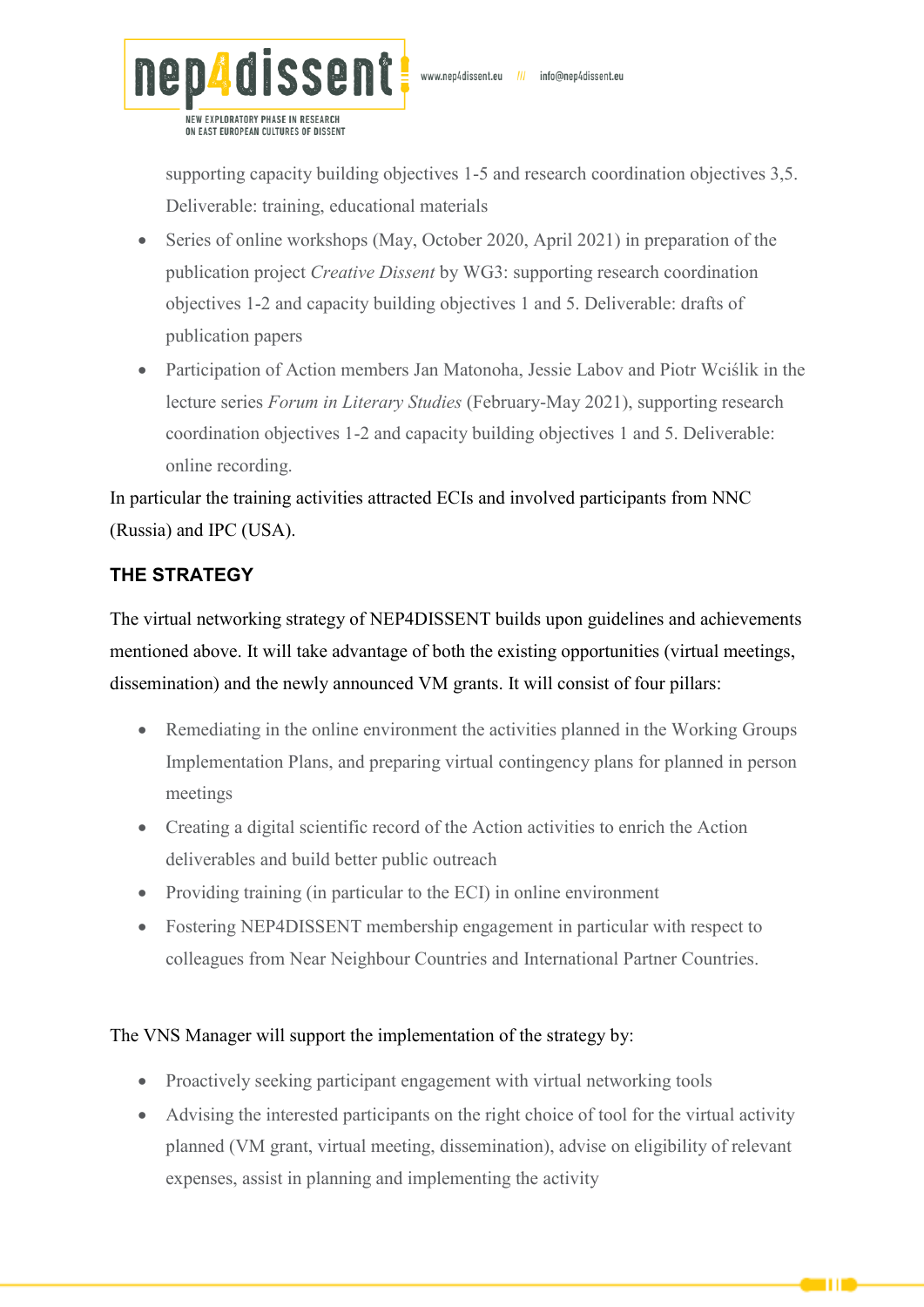

- Consulting with COST Officers on eligibility of relevant expenses and seek their formal approval when necessary
- In case of in person meetings, discussing contingency plans with the organisers in case need arises to cancel the meeting due to pandemics
- Encouraging organisers of all Action activities, whether in person or online, to create a digital scientific records of these activities
- Supporting the Action CG and MC in making decisions relevant to the implementation of the strategy, including coordinating meetings, preparing meeting materials, and minutes, and drafting updates of the Budget and Working Plan

## **WORK PLAN IN GRANT PERIOD 4**

Implementing the NEP4DISSENT Virtual Strategy, the VNS Manager proposes that MC adopts following Work Plan (adequate budget will be voted separately):

### **1. Virtual Mobility Grants**

VNS Manager will coordinate the VM grants in line with the rules and guidelines described in the COST Vademecum section 10. He will:

- Open the Call
- Disseminate the call and proactively seek engagement of the prospective applicants
- Manage the evaluation process
- Respond to queries from the applicants
- Support the beneficiaries in implementing the activities

In line with the Action's objectives, the awarding of the VM Grants should have the following priorities in mind:

- Provision of training (including mentoring), meeting Action capacity building objectives 3 and 5
- Implementation of research activities, content preparation and coordination of science communication activities conductive to creation of Action deliverables.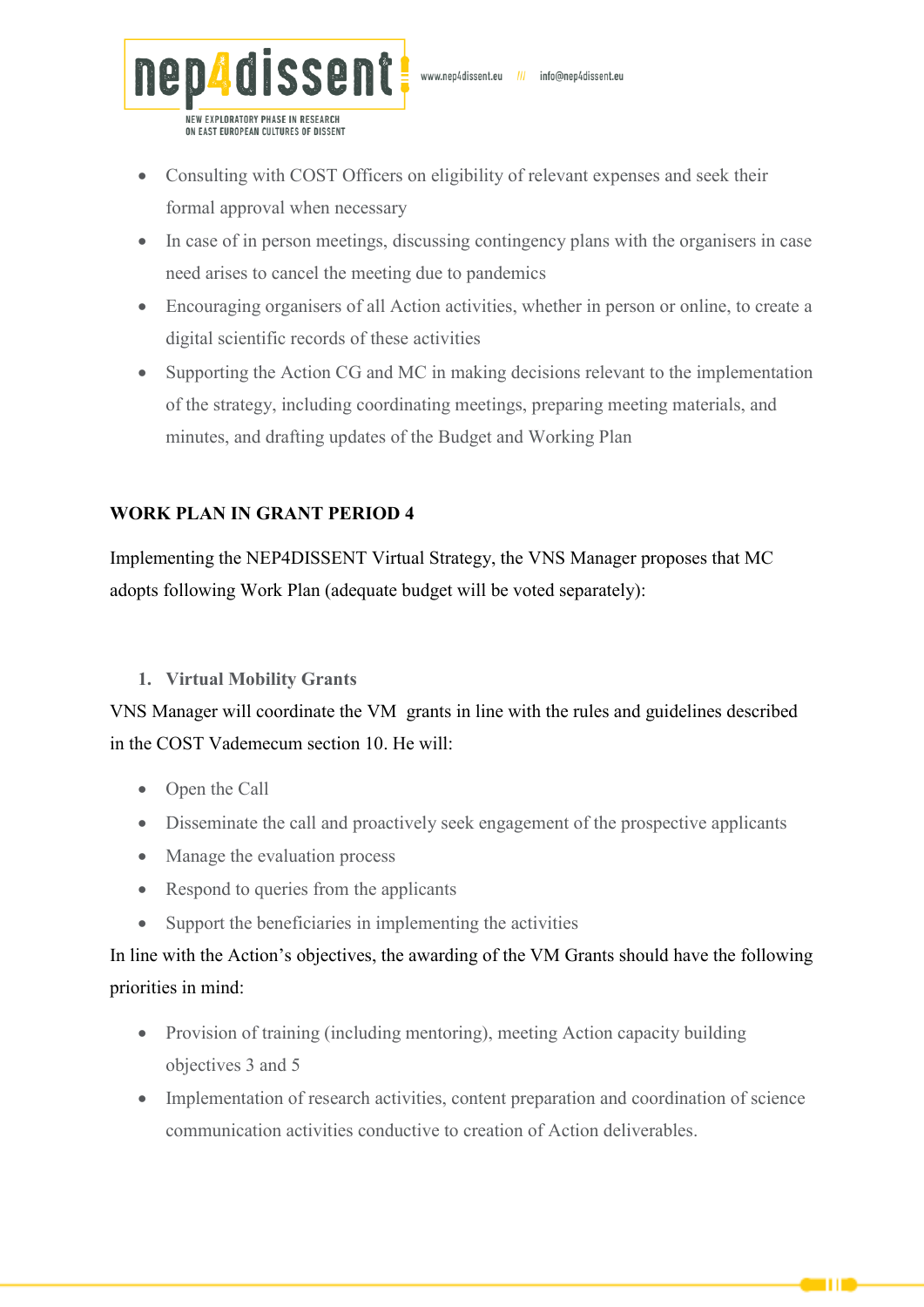

#### **2. Dissemination deliverables**

### The VNS Manager will support the delivery of the following dissemination items:

- Sources from the History of Feminism and Women's Rights in East Central Europe a collaborative digital scholarly edition project of Working Group 2
- *The Day after Tomorrow: Temporalities of Cold War Archives in East-Central Europe and Beyond* – online, open access publication by Working Group 5
- *The Underground Virtual Reality Exhibition* in cooperation between Working Groups 1 and 5

## **3. In person activities**

Further, the VNS Manager will assist the organisers to create contingency plans in case onsite events can't be held, and encourage the organisers to create a digital scientific records for dissemination purposes.

The work plan will contribute to the COST Excellence and Inclusiveness Policy by promoting participation of researchers from NNC and IPC (COST Global Networking), and ECI from ITC.